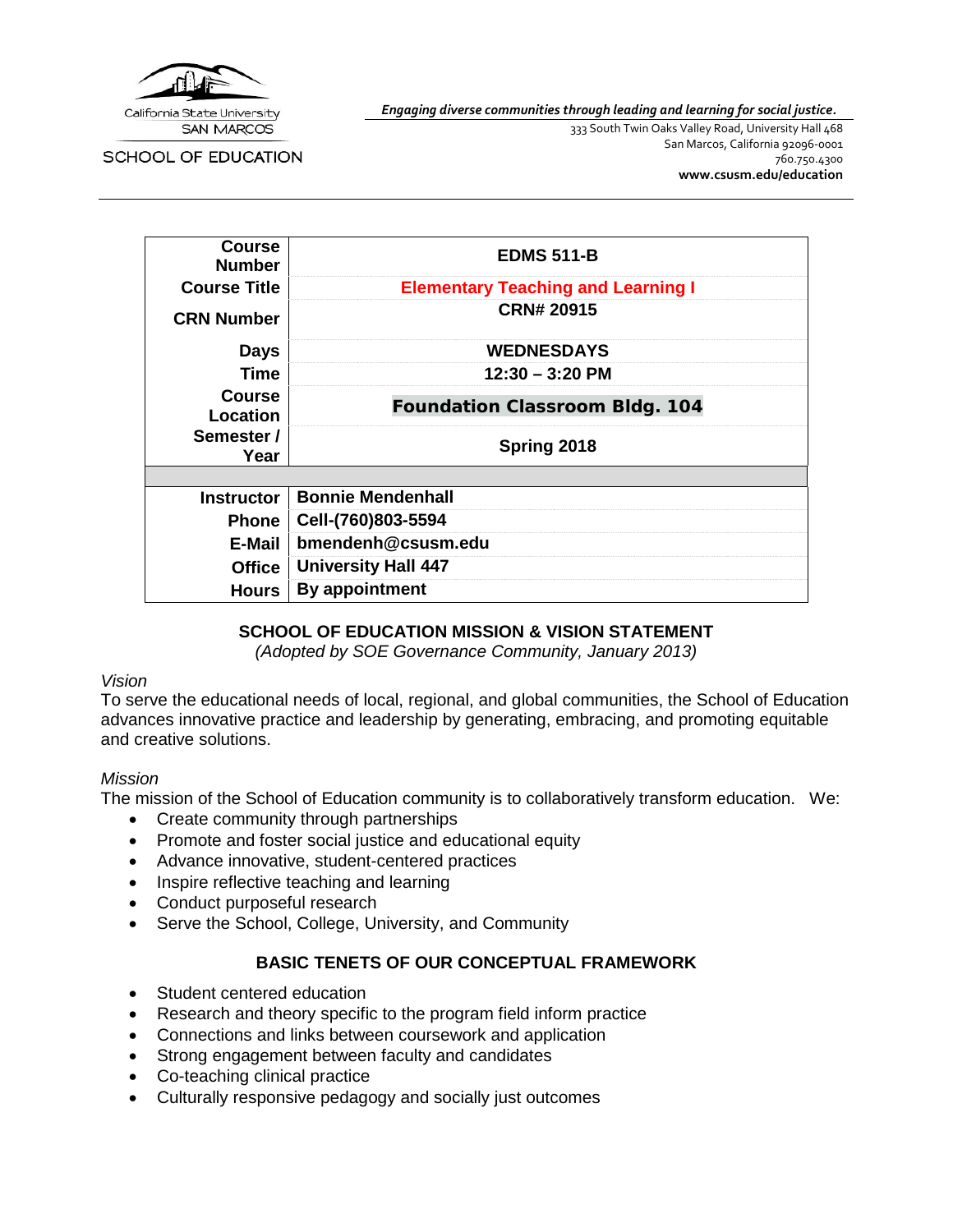# **TABLE OF CONTENTS**

| Students with Disabilities Requiring Reasonable Accommodations Error! Bookmark not defined.              |  |
|----------------------------------------------------------------------------------------------------------|--|
|                                                                                                          |  |
| Contact Information for Technical Support Assistance for Students with Disabilities Requiring Reasonable |  |
|                                                                                                          |  |
|                                                                                                          |  |
|                                                                                                          |  |
|                                                                                                          |  |
|                                                                                                          |  |
|                                                                                                          |  |
|                                                                                                          |  |
|                                                                                                          |  |
|                                                                                                          |  |
|                                                                                                          |  |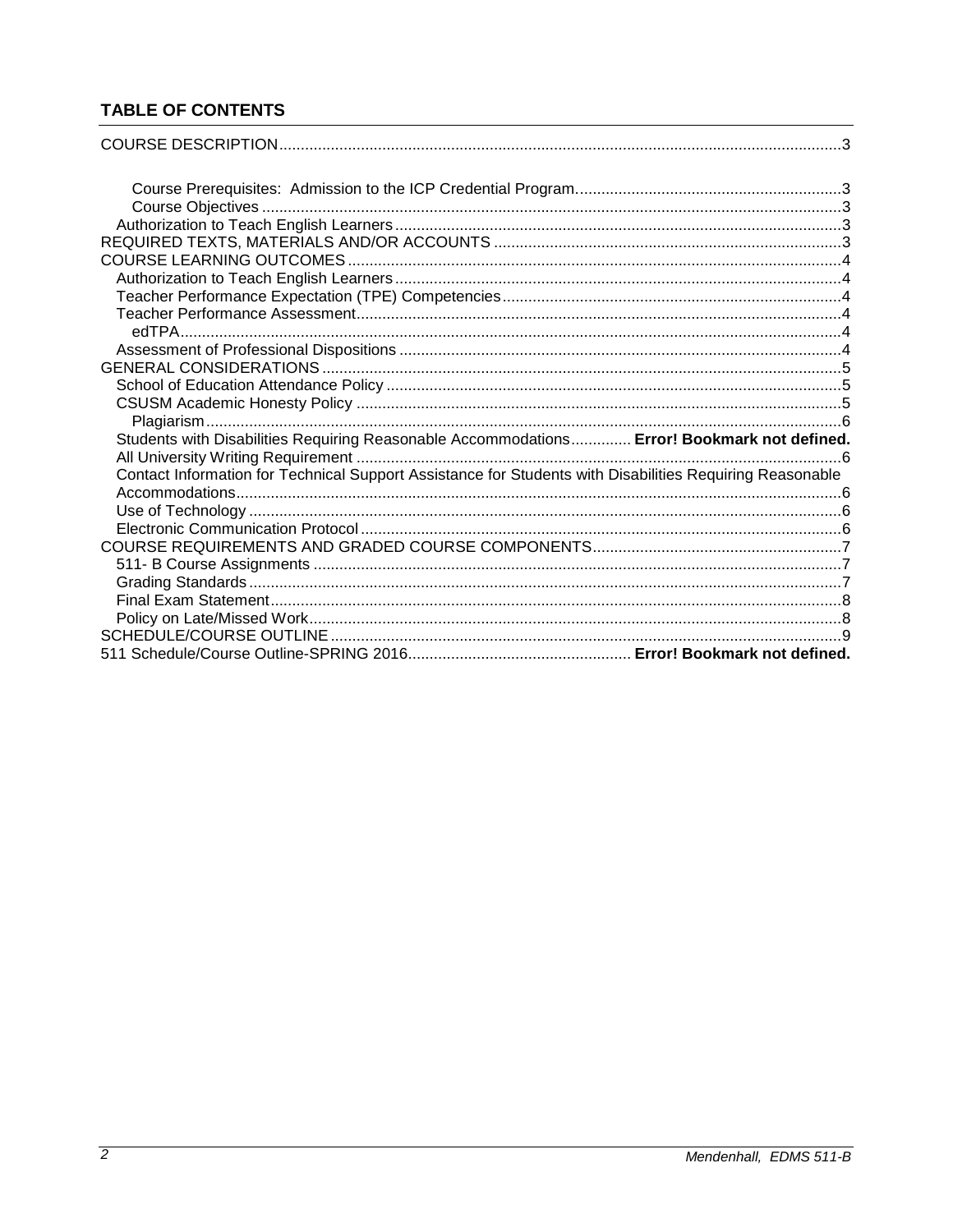# **COURSE DESCRIPTION**

<span id="page-2-0"></span>This course requires participation in public schools and other education-related contexts. This course is designed:

- to extend preservice candidates' understandings about numerous philosophies of teaching and learning;
- to inform preservice candidates about key concepts and procedures as they relate to students learning English and students with special education labels;
- to encourage further infusion of technology into curriculums.

<span id="page-2-1"></span>**Course Prerequisites:** Admission to the ICP Credential Program.

## <span id="page-2-2"></span>**Course Objectives**

The purposes of this course are threefold:

- to expand preservice candidates knowledge about general learning theories and experiences with a range of pedagogical practices;
- to enhance preservice candidates' awareness of the multiple perspectives and learning styles that exist in diverse classrooms and other education-related settings;
- to provide a safe environment for preservice candidates' discussion of, and experimentation with, a variety of techniques and methods of instruction.

## <span id="page-2-3"></span>**Authorization to Teach English Learners**

This credential program has been specifically designed to prepare teachers for the diversity of languages often encountered in California public school classrooms. The authorization to teach English learners is met through the infusion of content and experiences within the credential program, as well as additional coursework. Candidates successfully completing this program receive a credential with authorization to teach English learners. *(Approved by CCTC in SB 2042 Program Standards, August 02)*

## **Credit Hour Policy Statement**

Per the University Credit Hour Policy:

• This is a Face to Face Course. Students are expected to spend a minimum of two to three 'hours' of class-time, and two hours of student learning outside of class each week for each unit of credit.

## <span id="page-2-4"></span>**REQUIRED TEXTS, MATERIALS AND/OR ACCOUNTS**

Version of these texts with the CD is not necessary.

# (Later when you are teaching the CD might be of benefit.)

- Wong, Harry, The First Days of School, 4th edition (2009), 9780976423317
- <span id="page-2-5"></span>• Lemov, D., (2010) *Teach Like a Champion*, Josesy Boss Teacher Publication, , San Francisco, California. ISBN-13: 978-0470550472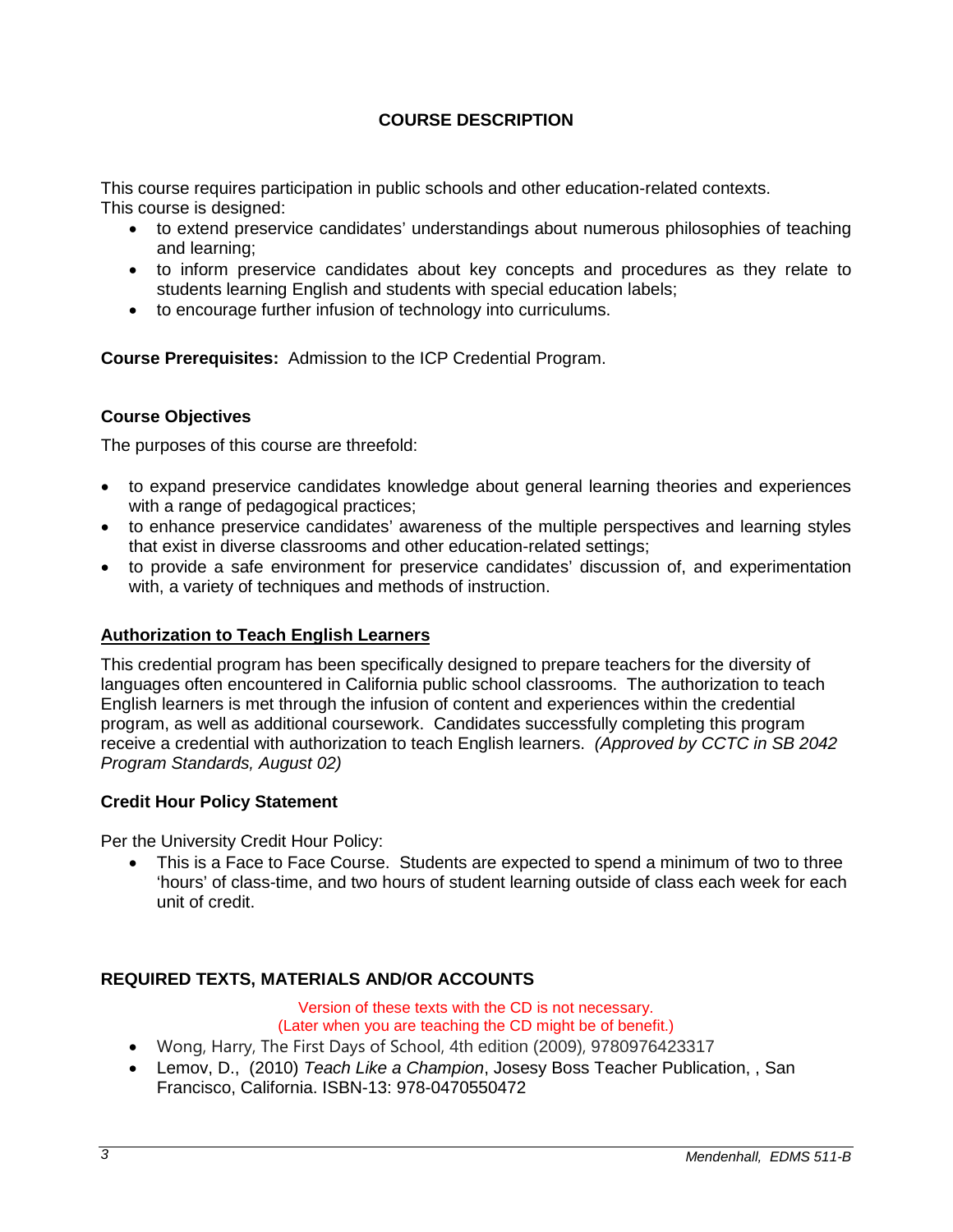# **COURSE LEARNING OUTCOMES**

# <span id="page-3-0"></span>**Authorization to Teach English Learners**

This credential program has been specifically designed to prepare teachers for the diversity of languages often encountered in California public school classrooms. The authorization to teach English learners is met through the infusion of content and experiences within the credential program, as well as additional coursework. Candidates successfully completing this program receive a credential with authorization to teach English learners. *(Approved by CCTC in SB 2042 Program Standards, August 02)*

# <span id="page-3-1"></span>**Teacher Performance Expectation (TPE) Competencies**

The course objectives, assignments, and assessments have been aligned with the CTC standards for Multiple Subject Credential. This course is designed to help teachers seeking a California teaching credential to develop the skills, knowledge, and attitudes necessary to assist schools and district in implementing effective programs for all students. The successful candidate will be able to merge theory and practice in order to realize a comprehensive and extensive educational program for all students.

## <span id="page-3-2"></span>**Teacher Performance Assessment**

Beginning July 1, 2008 all California credential candidates must successfully complete a stateapproved Teacher Performance Assessment (TPA), as part of the credential program of preparation. During the 2015-16 academic year the CSUSM credential programs will use either the CalTPA (California Teacher Performance Assessment) or the edTPA (Educative Teacher Performance Assessment).

Check with your program coordinator to determine which assessment is used for your credential program.

## <span id="page-3-3"></span>**edTPA**

Beginning in fall 2015, for newly entering initial candidates, the CSUSM assessment system is the edTPA. To assist with your successful completion of the edTPA, a capstone class is part of your curriculum. In this class edTPA related questions and logistical concerns are addressed. Additional support materials are available on the edTPA website: [http://www.edtpa.com/PageView.aspx?f=GEN\\_Candidates.html](http://www.edtpa.com/PageView.aspx?f=GEN_Candidates.html)

Additionally, to support your success in your credential program and with TPA, SOE classes use common pedagogical language, lesson plans (lesson designs), and unit plans (unit designs).

## <span id="page-3-4"></span>**Assessment of Professional Dispositions**

Assessing a candidate's dispositions within a professional preparation program is recognition that teaching and working with learners of all ages requires not only specific content knowledge and pedagogical skills, but positive attitudes about multiple dimensions of the profession. The School of Education has identified six dispositions – social justice and equity, collaboration, critical thinking, professional ethics, reflective teaching and learning, and life-long learning—and developed an assessment rubric. For each dispositional element, there are three levels of performance - *unacceptable*, *initial target*, and *advanced target*. The description and rubric for the three levels of performance offer measurable behaviors and examples.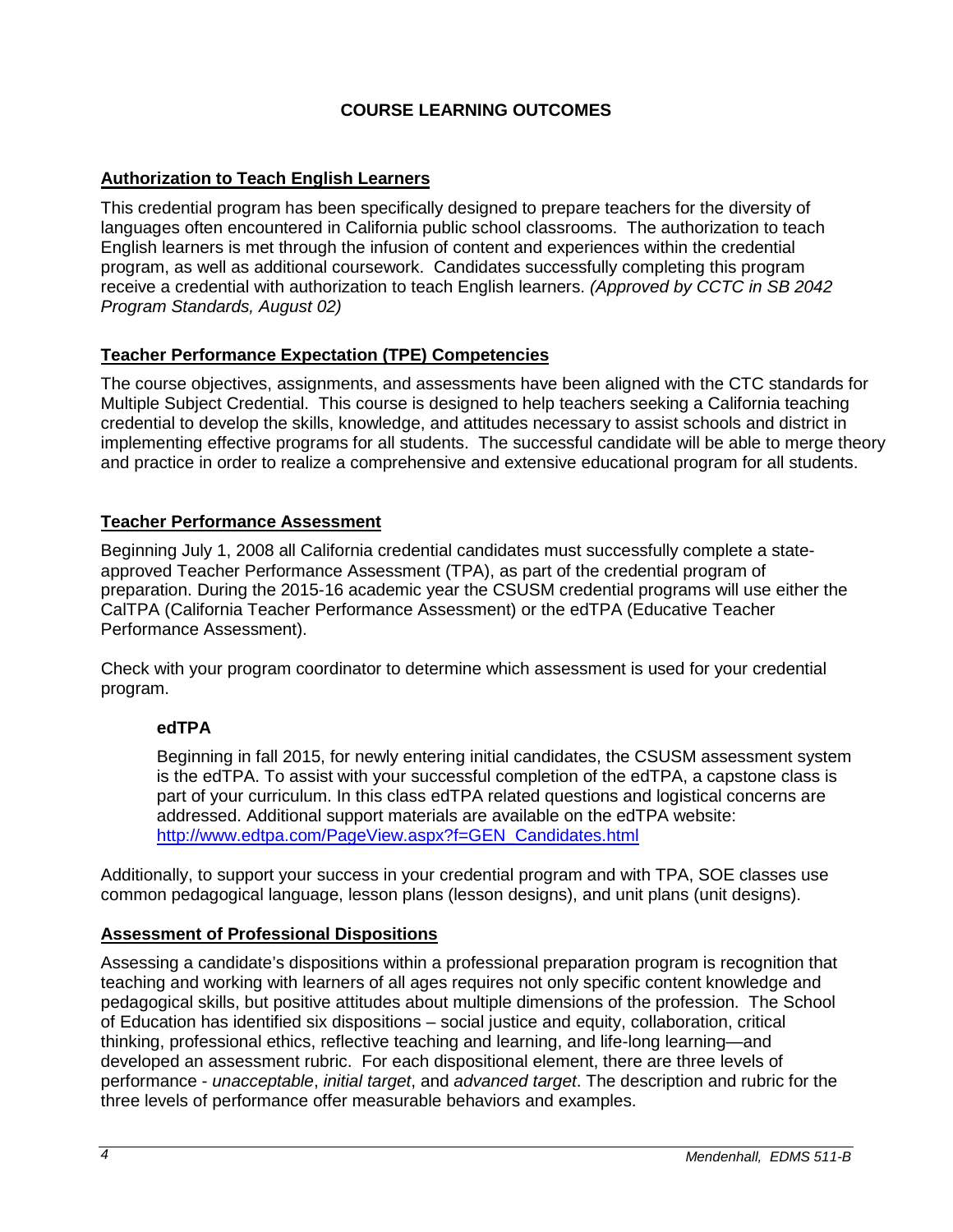The assessment is designed to provide candidates with ongoing feedback for their growth in professional dispositions and includes a self-assessment by the candidate. The dispositions and rubric are presented, explained and assessed in one or more designated courses in each program as well as in clinical practice. Based upon assessment feedback candidates will compose a reflection that becomes part of the candidate's Teaching Performance Expectation portfolio. Candidates are expected to meet the level of *initial target* during the program.

# **GENERAL CONSIDERATIONS**

## <span id="page-4-1"></span><span id="page-4-0"></span>**School of Education Attendance Policy**

Due to the dynamic and interactive nature of courses in the School of Education, **all candidates are expected to attend all classes and participate actively**. At a minimum, candidates must attend more than 80% of class time, or s/he may not receive a passing grade for the course at the discretion of the instructor. Individual instructors may adopt more stringent attendance requirements.

Should the candidate have extenuating circumstances, s/he should contact the instructor as soon as possible. *(Adopted by the COE Governance Community, December, 1997).*

## *For this course, EDMS 511-b:*

- *Students who miss more than one class session cannot earn an A or A-.*
- *Students who miss more than two class sessions cannot earn a B or B+.*
- *Students missing more than three classes cannot earn a C+.*
- *Arriving late or leaving early by more than 20 minutes counts as an absence.*
- *Notifying the instructor does not constitute an excuse. All assignments must be turned in on due date even in case of an absence.*
- *Unless prior instructor approval is secured, assignments will not be accepted after they are due. Exceptions will be handled on a case-by-case basis, as determined by the instructor.*

# <span id="page-4-2"></span>**CSUSM Academic Honesty Policy**

Students will be expected to adhere to standards of academic honesty and integrity, as outlined in the Student Academic Honesty Policy. All written work and oral presentation assignments must be original work. All ideas/materials that are borrowed from other sources must have appropriate references to the original sources. Any quoted material should give credit to the source and be punctuated with quotation marks.

Students are responsible for honest completion of their work including examinations. There will be no tolerance for infractions. If you believe there has been an infraction by someone in the class, please bring it to the instructor's attention. The instructor reserves the right to discipline any student for academic dishonesty in accordance with the general rules and regulations of the university. Disciplinary action may include the lowering of grades and/or the assignment of a failing grade for an exam, assignment, or the class as a whole."

Incidents of Academic Dishonesty will be reported to the Dean of Students. Sanctions at the University level may include suspension or expulsion from the University.

Refer to the full Academic Honesty Policy at: [http://www.csusm.edu/policies/active/documents/Academic\\_Honesty\\_Policy.html](http://www.csusm.edu/policies/active/documents/Academic_Honesty_Policy.html)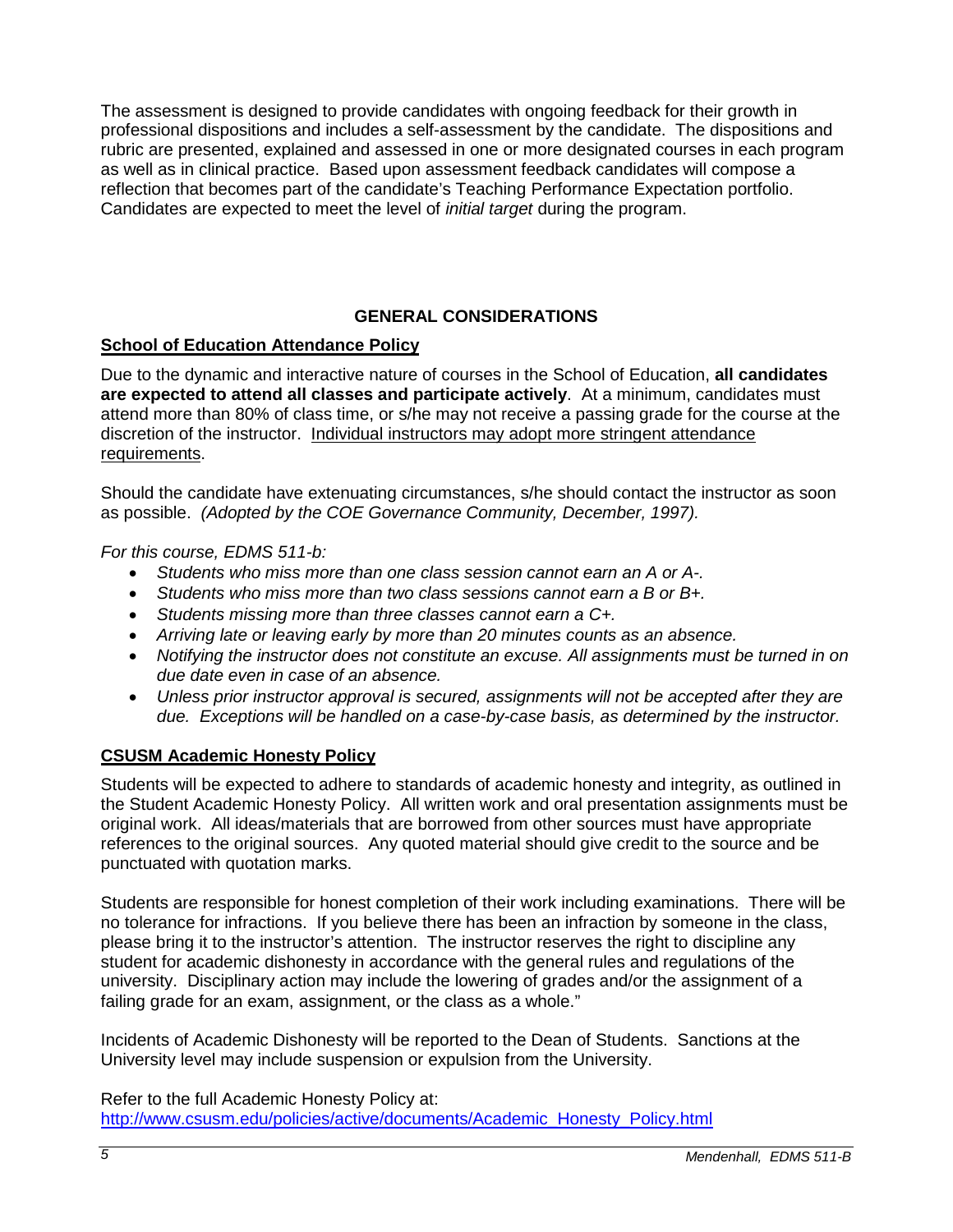# <span id="page-5-0"></span>**Plagiarism**

As an educator, it is expected that each candidate (course participant) will do his/her own work, and contribute equally to group projects and processes. Plagiarism or cheating is unacceptable under any circumstances. If you are in doubt about whether your work is paraphrased or plagiarized see the Plagiarism Prevention for Students website [http://library.csusm.edu/plagiarism/index.html.](http://library.csusm.edu/plagiarism/index.html) If there are questions about academic honesty, please consult the University catalog.

## **Students with Disabilities Requiring Reasonable Accommodations**

Students with disabilities who require reasonable accommodations must seek approval for services by providing appropriate and recent documentation to the Office of Disability Support Services (DSS). This office is in Craven Hall 4300, contact by phone at (760) 750-4905, or TTY (760) 750- 4909. Students authorized by DSS to receive reasonable accommodations should meet with their instructor during office hours. Alternatively, in order to ensure confidentiality, in a more private setting.

# <span id="page-5-1"></span>**All University Writing Requirement**

*In keeping with the All-University Writing Requirement, all 3 unit courses must have a writing component of at least 2,500 words. This will be met through completion of written assignments including: Session Reflections and Forums, School Context Inquiry Assignment, IEP Best Practices Assignment,* Assistive Devices Reflection, the IDEA Summary Project and the Month Long Plan.

## <span id="page-5-2"></span>**Contact Information for Technical Support Assistance for Students with Disabilities Requiring Reasonable Accommodations**

Candidates with disabilities who require reasonable accommodations must be approved for services by providing appropriate and recent documentation to the Office of Disable Student Services (DSS). This office is located in Craven Hall 4300, and can be contacted by phone at (760) 750-4905, or TTY (760) 750-4909. Candidates authorized by DSS to receive reasonable accommodations should meet with their instructor during office hours or, in order to ensure confidentiality, in a more private setting.

# <span id="page-5-3"></span>**Use of Technology**

Candidates (Course participants) are expected to demonstrate competency in the use of various forms of technology (i.e. word processing, electronic mail, Moodle, use of the Internet, and/or multimedia presentations). Specific requirements for course assignments with regard to technology are at the discretion of the instructor. Keep a digital copy of all assignments for use in your teaching portfolio. All assignments will be submitted online, and some will be submitted in hard copy as well. Details will be given in class.

# <span id="page-5-4"></span>**Electronic Communication Protocol**

Electronic correspondence is a part of your professional interactions. If you need to contact the instructor, e-mail is often the easiest way to do so. It is my intention to respond to all received emails in a timely manner. Please be reminded that e-mail and on-line discussions are a very specific form of communication, with their own nuances and etiquette. For instance, electronic messages sent in all upper case (or lower case) letters, major typos, or slang, often communicate more than the sender originally intended. With that said, please be mindful of all e-mail and on-line discussion messages you send to your colleagues, to faculty members in the School of Education,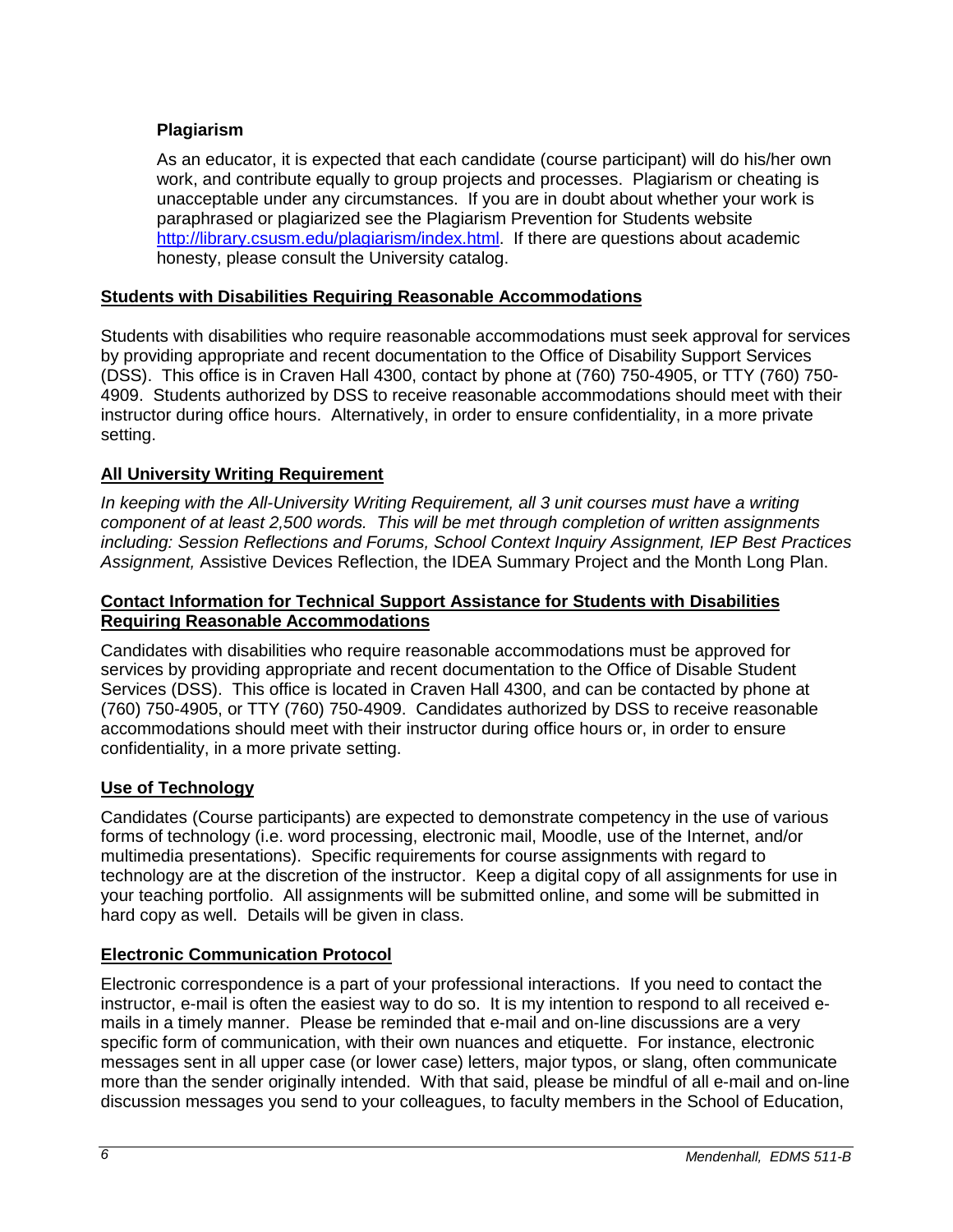or to persons within the greater educational community. All electronic messages should be crafted with professionalism and care.

Things to consider:

- Would I say in person what this electronic message specifically says?
- How could this message be misconstrued?
- Does this message represent my highest self?
- Am I sending this electronic message to avoid a face-to-face conversation?

In addition, if there is ever a concern with an electronic message sent to you, please talk with the author in person in order to correct any confusion.

## **COURSE REQUIREMENTS AND GRADED COURSE COMPONENTS**

## <span id="page-6-1"></span><span id="page-6-0"></span>**511- B Course Assignments**

| <b>Assignments Title</b>                             | <b>POINTS</b> |
|------------------------------------------------------|---------------|
| Reading logs and Forums                              | 275           |
| Personal Philosophy Assignment                       | 100           |
| Peer Teaching Demonstration and Write-up             | 100           |
| <b>Ability Case Study Assignment</b>                 | 75            |
| Response to Intervention Action Plan<br>Assignment   | 75            |
| Lesson Plan Assignment                               | 125           |
| Management Plan Assignment                           | 75            |
| <b>Student Study Team Reflection</b><br>and Write-up | 100           |
| <b>Participation Points</b>                          | 75            |
| <b>Total Points for Class</b>                        | <i>1000</i>   |

## <span id="page-6-2"></span>**Grading Standards**

| 00<br>$= 94 -$<br>$\overline{A}$ | $90-93$<br>$A - =$        |                                                       |
|----------------------------------|---------------------------|-------------------------------------------------------|
| 87-89<br>$B+ =$<br>ິ             | O <sub>C</sub><br>D.<br>- | $.80 - 8^\circ$<br>$\overline{\phantom{0}}$<br>Þ<br>- |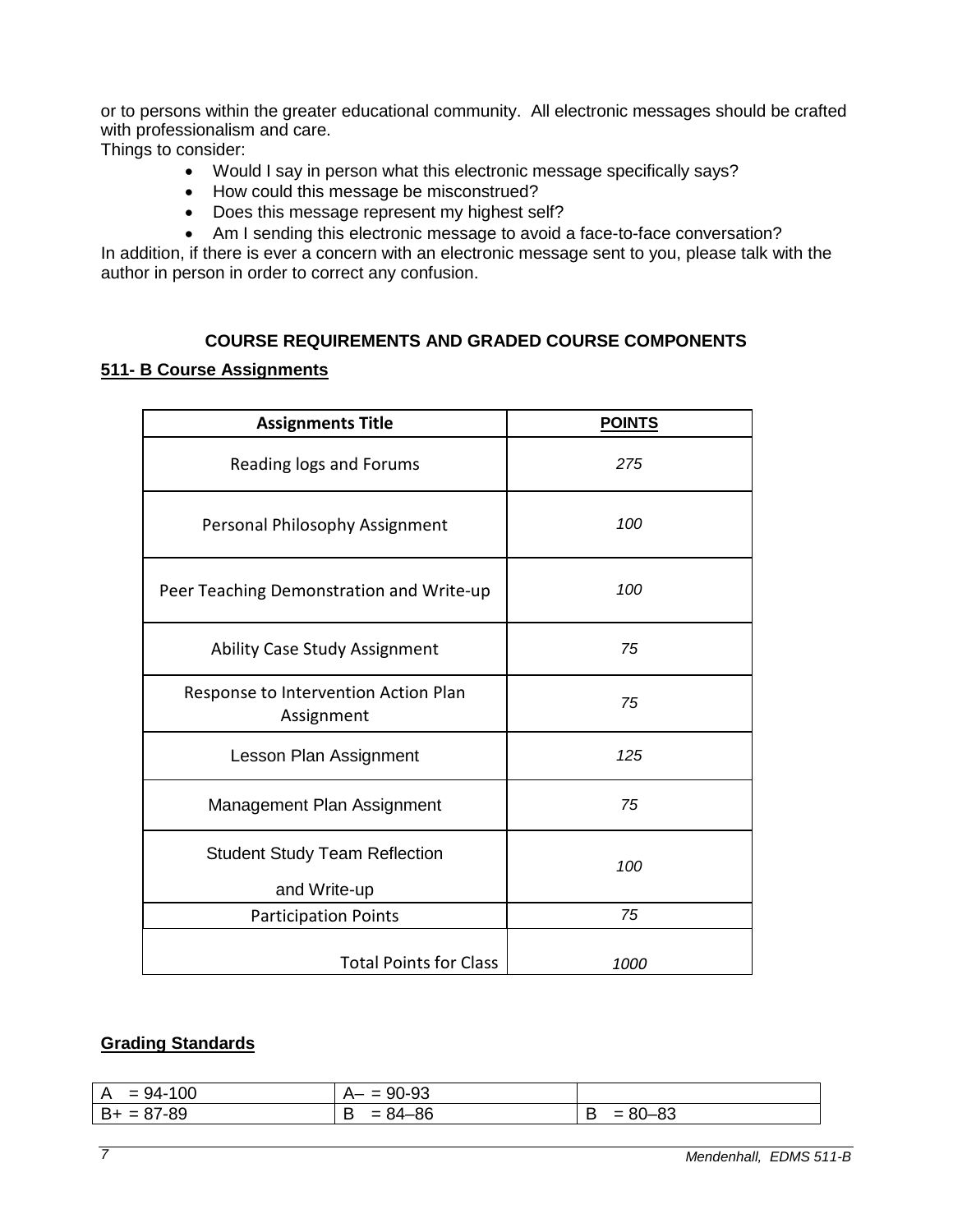| $C_{+}$ = 77-79  | 74-76         | $\overline{\phantom{a}}$<br>70-.<br>$\overline{\phantom{0}}$ |
|------------------|---------------|--------------------------------------------------------------|
| $= 60 - 69$<br>D | 0-59<br>$= 1$ |                                                              |

All students will come prepared to class; readings and homework assignments are listed Assignment Schedule posted on the course Moodle on the dates on which they are due. Laptop computers are essential to the process of our learning; however, it is expected that all students will avoid recreational use of computers during class and that laptops will be put away at the request of the instructor.

It is expected that students will proofread and edit their assignments prior to submission. Students will ensure that the text is error-free (grammar, spelling), and ideas are logically and concisely presented. The assignment's grade will be negatively affected as a result of this oversight. Each written assignment will be graded approximately 80% on content and context (detail, logic, synthesis of information, depth of analysis, etc.), and 20% on mechanics (grammar, syntax, spelling, format, uniformity of citation, etc.). All citations, where appropriate, will use American Psychological Association (APA) format. Consult American Psychological Association (APA) Manual,  $5<sup>th</sup>$  edition for citation guidance.

Grading will also include a component of "professional demeanor." Students will conduct themselves in ways that are generally expected of those who are entering the education profession. This includes but is not limited to:

- On-time arrival to all class sessions;
- Advance preparation of readings and timely submission of assignments;
- Respectful participation in all settings (e.g., whole group, small group, in/outside of class)

## **Participation**

- You will be graded on your classroom participation. It is an expectation that you will behave in a professional manner. This will require that you approach your instructor, school personnel, and colleagues in a respectful manner that emphasizes problem solving.
- **Your full attendance** means you are not distracted by electronic equipment.
- Cell phones should be turned off or to the vibrate mode during class.

# <span id="page-7-0"></span>**Final Exam Statement**

There will be no final exam.

# <span id="page-7-1"></span>**Policy on Late/Missed Work**

All required work is expected to be on time. One grade level will be deducted for each class meeting for which it is late (e.g., an "A" assignment that is submitted one class session late will be marked down to a "B"). Unless prior instructor approval is secured, assignments will not be accepted three class sessions after which they are due. Exceptions will be handled on a case-bycase basis, as determined by the instructor.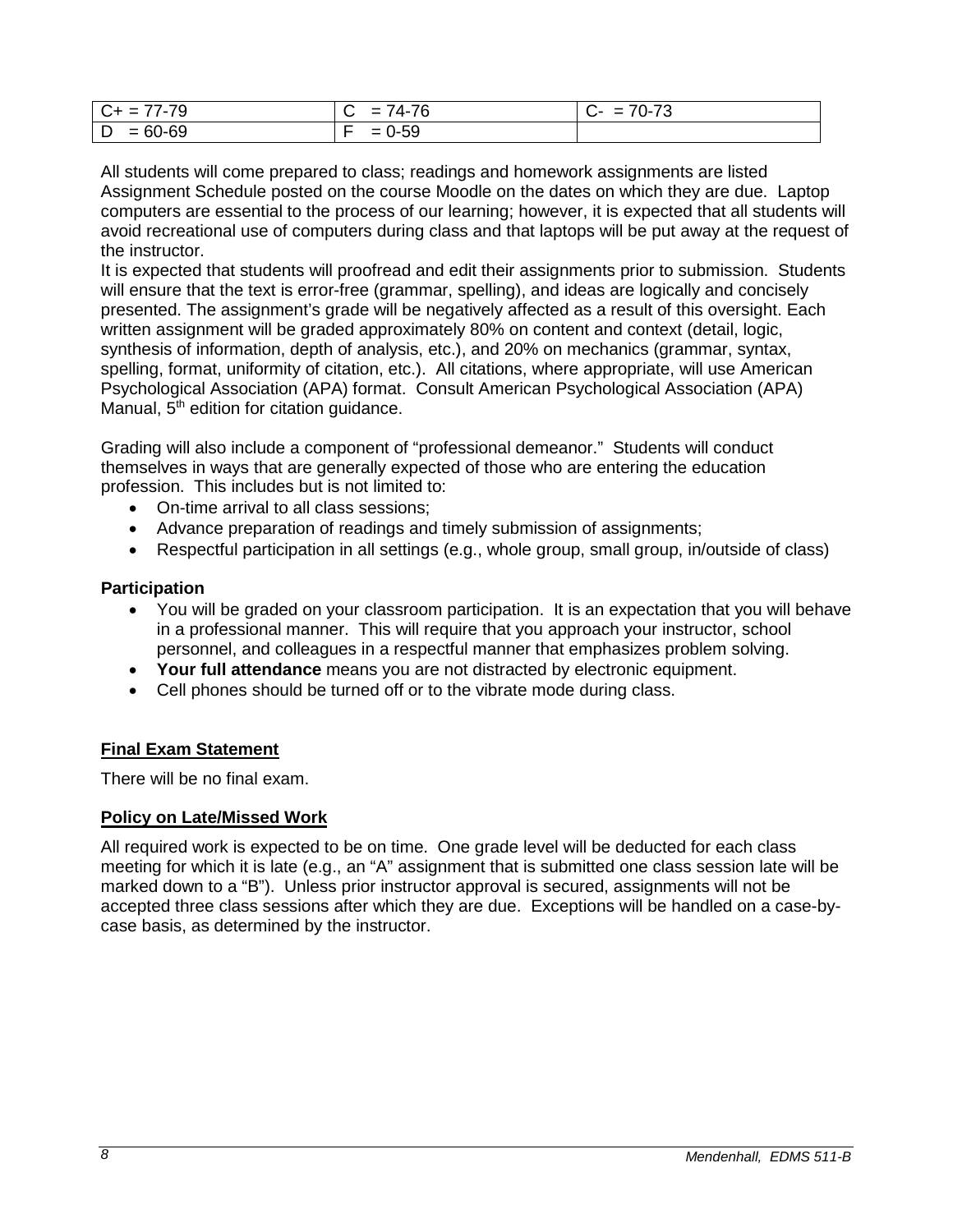# **SCHEDULE/COURSE OUTLINE**

<span id="page-8-0"></span>*The Course Outline provided here is subject to change based on course need and professor discretion.*

**As of 1-17-2018**

| <b>WK</b>      | <b>DATE</b>      | <b>Topic</b>                                                                     |
|----------------|------------------|----------------------------------------------------------------------------------|
| 1              | Jan 24           | Introduction to course 511-B-                                                    |
|                |                  | What is the purpose of this course, and how will it be conducted?                |
|                |                  | What will course participants be expected to know and be able to do?             |
|                |                  | Why have the books, articles, course materials been chosen?                      |
|                |                  | What are the basic elements of the course?                                       |
|                |                  | <b>Action Research Assignment</b>                                                |
|                |                  |                                                                                  |
| $\overline{2}$ | <b>Jan 31</b>    | <b>Introduction Forum Assignment</b>                                             |
|                |                  | Peer Teaching Assignment (PTA) for text-Teach Like a Champion:                   |
|                |                  | In Class: Reading and Discussion-The Foreword, the Author Introduction.          |
|                |                  | Co-Teaching                                                                      |
| 3              | Feb <sub>7</sub> | <b>School Context Inquiry Assignment</b><br>Who are the learners?                |
|                |                  | Profiling students by grade level Activity                                       |
|                |                  | <b>Understanding and Learning:</b>                                               |
|                |                  | What are the six facets of understanding?                                        |
|                |                  | What does it mean to know?                                                       |
|                |                  | What is understanding?                                                           |
|                |                  | What is evidence of understanding?                                               |
|                |                  | PEER Teaching- Team 1                                                            |
| 4              | Feb 14           | Lesson planning and deciding what to teach:                                      |
|                |                  | S-O-A-I Model                                                                    |
|                |                  | How do teachers use content standards in lesson design/planning?                 |
|                |                  | How does one read/deconstruct national, state, and district standards for lesson |
|                |                  | planning?                                                                        |
|                |                  | <b>Lesson planning- Writing Objectives</b>                                       |
|                |                  | What is a learning objective?                                                    |
|                |                  | What is a student learning outcome?                                              |
|                |                  | What is universal lesson design?                                                 |
|                |                  | <b>Lesson Outline Assignment</b>                                                 |
|                |                  | PEER Teaching- Team 2                                                            |
|                |                  | What is understanding?                                                           |
|                |                  | What is evidence of understanding?                                               |
|                |                  |                                                                                  |
| 5              | Feb 21           |                                                                                  |
|                |                  | <b>Classroom Management- Classroom Dynamics and Behavior Management</b>          |
|                |                  | <b>Classroom Culture and Discipline</b>                                          |
|                |                  | <b>Lesson Planning- Assessment, Part 1</b>                                       |
|                |                  | Introduction to Measurement-Assessment-Evaluation                                |
|                |                  |                                                                                  |
|                |                  | PEER Teaching- Team 3                                                            |
|                |                  |                                                                                  |
| 6              | Feb 28           | <b>Assessment Gallery Walk</b>                                                   |
|                |                  |                                                                                  |
|                |                  | <b>Classroom Management Assignment</b>                                           |